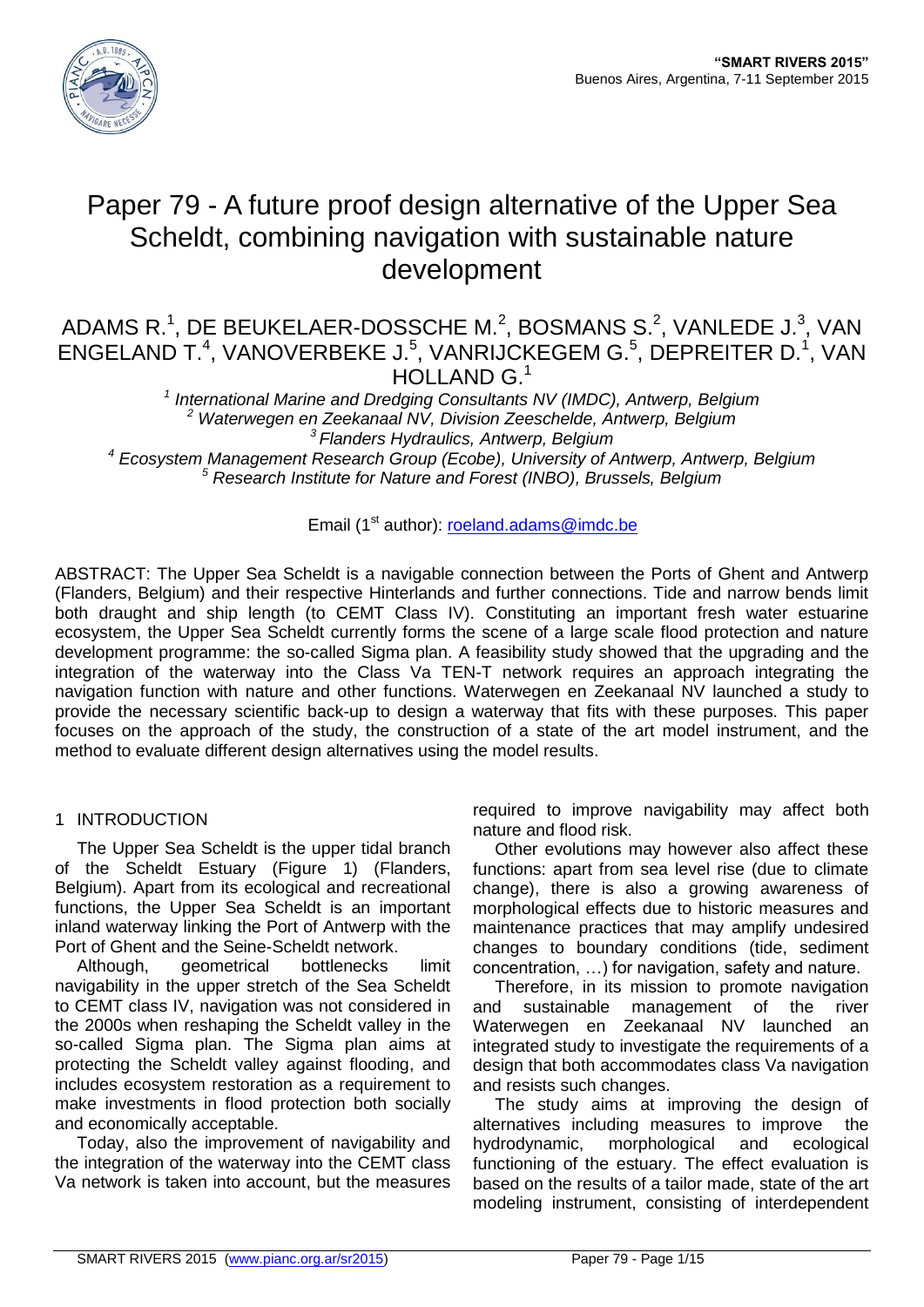

hydrodynamic, sediment transport, higher trophic level and ecosystem models. Real time navigation simulations are included to evaluate and improve the navigation conditions of the different alternatives.

The models will be used to investigate different design alternatives of the future tidal branch, combining the design requirements of a class Va channel, with measures that tackle both undesired effects of the autonomous and morphological evolution, and including ecological requirements and potentials existing along this tidal river. The modeling, but also effect evaluation, is closely monitored by a group of independent international experts, which criticism on the used methods and assumptions are taken into account to improve the modeling and evaluation methodology.

The modeling and effect evaluation, including a strategic environmental assessment (SEA), should finally lead to the definition of a future proof design alternative for navigation, and nature and safety against flooding. The design will be accompanied by a monitoring programme, allowing for adaptive maintenance and management, as it already is being implemented in the Western Scheldt, and is introduced in the Upper Sea Scheldt for the current class IV navigation in 2015.

As such the project will, apart from improving navigation, serve multiple social objectives:

- to preserve the safety function of the floodplains (Sigma plan),
- to hold off undesired morphological effects,
- to intercept mud from the system, and
- to improve the conditions for fresh water estuarine nature development.

The paper will be focusing on the integrated approach for modeling and the method to evaluate the different alternatives.

2 LEASONS LEARNT FROM THE PRECEDING FEASIBILITY STUDY

#### 2.1 *Introduction: the feasibility study*

The Upper Sea Scheldt is a navigable tidal river in the region of Flanders (Belgium). It currently links the ports of Ghent and Antwerp for CEMT-class IV inland vessels (9.5m beam, 85m length). The connection is identified as a major European bottleneck for inland navigation. Its tidal nature limits the navigation to a narrow time window. TEN-T aims at a performing waterway network at CEMT-class Va level (11.4m beam, 110m length) in North West Europe. Waterwegen en Zeekanaal NV, the Flemish waterway authority, commissioned a study to investigate the conditions for improving navigation on the river and the feasibility for upgrading the river

to allow CEMT-class Va ships. This fits in the Flemish government's policy to establish transversal links between the major waterways of Flanders.

The feasibility study (IMDC 2013) showed that such a project is feasible only in a joint effort of the navigation authorities with nature developers, urban and territorial planners, water managers, … .

The nautical feasibility and performance of different alternatives combining solutions for bottlenecks at distinct levels of nautical functionality were investigated in the feasibility study. A real-time simulator was constructed by Flanders Hydraulics, and operated by experimented skippers, to study the navigation conditions of the different alternatives. Swept paths of the ship, return of experience of the skippers, under keel clearance, reserve in propeller and rudder use, reserve in use of bow thruster were used to evaluate the nautical feasibility of the solutions of bottlenecks, in the most difficult nautical conditions (during low tide and the highest flood velocities).

Given the space restrictions in Flanders the design of solutions was based on the results of navigation simulations, rather than on standard design criteria. Simulations show that at the location of bottlenecks enlargement of the river section based on swept paths is sufficient to assure the accessibility of larger units (Eloot et al., 2015). Drift angles derived from simulations were used for the design of more comfortable solutions.

The overall performance of the waterway was determined using travel times calculated with a capacity model, calculating ship movement corresponding to traffic predictions, using Schijf's law for the definition of navigation speed, taking into account the section geometry, (time varying) waterlevels and current velocities (reflecting the tide), and meeting and uprunning ships.

Beside its function as a waterway, the Scheldt is an important European nature area, with a unique fresh water tidal ecosystem. Furthermore the valley plays an important role in the protection of cities against flooding. Today, within the so-called Sigma plan, different areas are being transformed into controlled flood areas, with both a flood protection and nature function assigned. However, the redesigning of the waterway for nautical purposes has an influence on the tidal conditions, which determine the success of nature development and flood protection measures. Numerical hydrodynamic models of the estuary were used to investigate possible solutions to limit the effect on water levels, tidal dynamics and estuarine nature area. Some solutions present advantages for both shipping and tidal nature.

A cost benefit analysis shows that compensating measures heavily weigh on the project cost. As a lot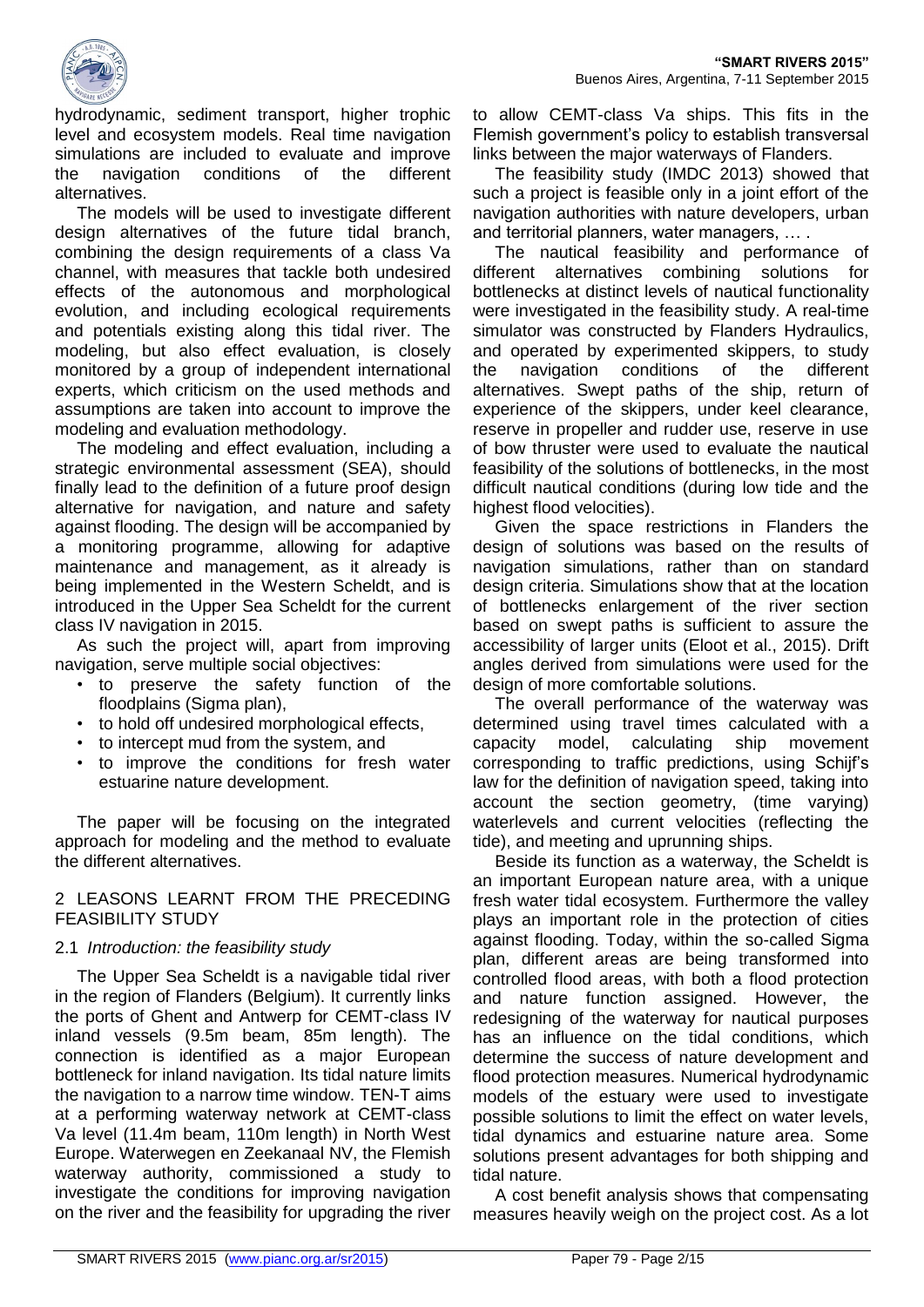

of space is required for these measures, it puts the social feasibility of the project at stake as well. Therefore a solution was searched, combining satisfying nautical benefits with limited environmental effects. The outcome of the feasibility study was that with relatively small measures a balance between cost and benefit can be found, but allowing navigability up to Class Va while increasing safety for ships of class IV and lower.

These alternatives, the so-called B alternatives basically consist of 3 different potential waterway designs (Figure 1):

1. Chafing (Schaaf): accessibility for ships of 110 m long and 11.4 m wide but not following standard design rules but using fairway envelopes based on real time shipping simulations;

2. VaG: Class Va standard design rules applied, mostly in the current channel ("G" for "Geul" or channel) leading to a single lane Va functionality upwards Wichelen (between Ghent and Dendermonde, uppermost part of Upper Sea Scheldt);

3. VaH: Class Va standard design rules applied with Hybrid ("H") properties, specifically the "Chafing" alternative downstream Wichelen, and "VaG" upstream Wichelen.

A fourth alternative was investigated in the feasibility study, and is described here for information only, but is not considered in the integrated study: the VaR-alternative: Class Va standard design rules applied with a wider ("R" for "Ruim" or wide) uppermost section for single lane upstream navigation and double lane downward navigation.



Figure 1: Example of the spatial effect of the 4 alternatives on the morphology in the Hoogland Bend. The impact of VaH is smaller than in VaG or VaR because no cutting or axial translations are allowed in VaH. The double lane functionality in VaR requires changes to nearly the complete

fairway length. (Legend: Blue = Fill; Brown = Cut). Width of map ca. 2km.

#### 2.2 *Sustainable maintenance*

A first step in improving navigation conditions and at the same time providing a better cohabitation of navigation and nature functions is the drafting of a durable maintenance scheme.

Today, maintenance in the Sea Scheldt is performed at an ad hoc basis. Maintenance mainly concerns dredging to secure navigation conditions, and bank protection to protect dikes and wetland nature against the effects of wave load. Apart from the dredging of a few known shoals critical to navigation, today dredging often is triggered by needs of sand for construction purposes, and is barely used to maintain a channel for navigation. Today, dredging often occurs on shoals without taking nature into account, leading to conflicts with the nature sector. Bank protection consists of experience based placement of rock after the finding of damage by bank inspection teams, without any knowledge of the need for protection.

A maintenance scheme has been drafted, defining a navigation channel, including a yearly monitoring allowing for adaptive management, and defining areas where dredging can take place without further affecting nature. Dredging will only be allowed for channel maintenance. Moreover, an erosion index was defined, indicating areas in need of bank protection, and defining the possible types of bank protection. A decision tree is devised to preferentially decide on environmental friendly bank protection where possible, before deciding on rock placement.

The maintenance scheme was devised in collaboration with the Flemish Nature Agency, and will receive their acclaim through an appropriate assessment and a construction permit.

#### 2.3 *Integrated plan*

The need of integration of navigation with other functions within the Scheldt valley, the unknown morphological effects due to autonomous evolutions and human activities in the Sea Scheldt, the unknown risk of evolution towards hyperturbid conditions, in analogy with other estuaries in Europe, prompted Waterwegen en Zeekanaal NV to start investigations in this field, realizing that no action can result in the risk of the extinction of the Upper Sea Scheldt as a waterway, and that a project only stands a change if based on thorough scientific research, and in a context in which potential opponents are well informed about results and possible evolutions, and finally get the opportunity to participate to the project, and contribute to its success.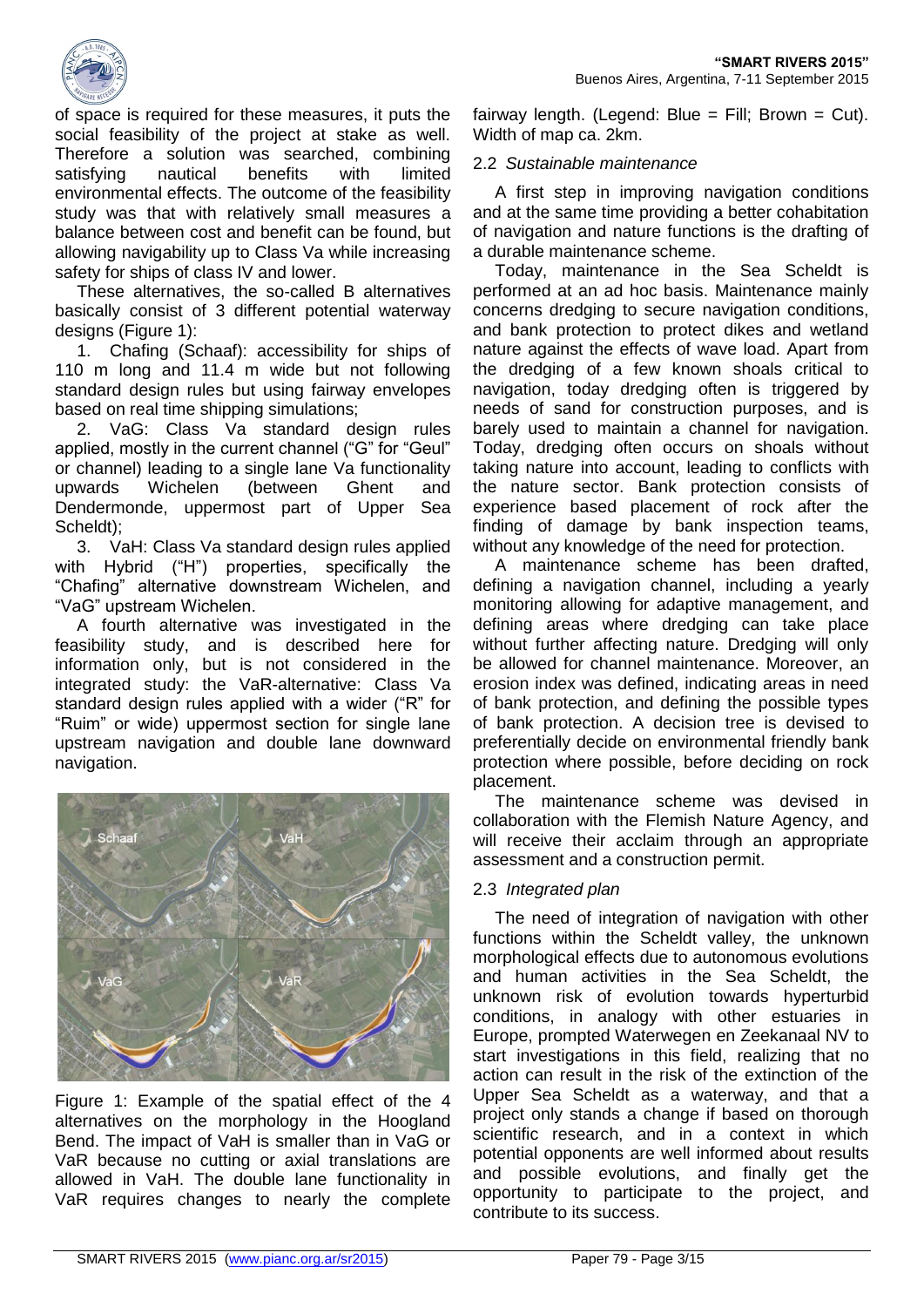

The Belgian-Dutch VNSC (Vlaams Nederlandse Schelde Commissie – Flemish Dutch Scheldt Commission) a joint body monitoring activities in the Western Scheldt en Scheldt Estuary, tries to answer critical questions to the impact of port development and navigation in the Scheldt estuary on nature and safety (against flooding). Up to now studies concentrated on the Western Scheldt and the Lower Sea Scheldt. Within VNSC's "Agenda for the Future" research programme Waterwegen en Zeekanaal NV will through their investigations contribute to a more extensive knowledge of the system functioning of the Upper Sea Scheldt.

A research programme was devised to investigate the long term tidal evolution, the sediment balance, and the hydrodynamic behavior, the reaction of sediment transport, ecosystem behavior, effects on habitat and potential effect on higher trophic levels due to measures to improve navigation as studied in the feasibility study (the socalled B-alternatives). The study of a reference situation will be the baseline for evaluating the autonomous evolution (morphological reaction of the system, climate change). The study of Calternatives aims at investigating possibilities to either cope with the undesirable effects of the autonomous evolution and the B-alternatives.

The study started in 2014 with the construction of the modeling instrument. The latter should be in place to investigate the B-alternatives in 2015, and to decide on possible C-alternatives in 2016, and to draft an integrated plan for development of the Upper Sea Scheldt (2017).

## 3 APPROACH OF THE INTEGRATED STUDY

#### 3.1 *Scientific approach*

A scientific study is conducted using state of the art models developed by Flanders Hydraulics, Research Institute for Nature and Forest (INBO), Ecosystem Management Research Group (Ecobe, University of Antwerp), and coordinated by IMDC.

#### 3.2 *Independent expert judgment*

Several international experts were contacted and invited to participate to an independent expert panel.

Although keen to participate, the experts strongly insisted on their independent statute throughout the project.

During the project they will gather 4 to 5 times to critically discuss the approach, the used methods and the results.

The input from the first two expert meetings was used to revise the approach and the use of models.

#### 3.3 *Effect evaluation*

Model results will be exploited to evaluate the effect of measures. The final plan will be subject to a strategic environmental assessment (SEA). Therefore evaluation will be strongly based on the EIA evaluation framework.

On the other hand a specific evaluation framework has been developed by VNSC and is being used for the Scheldt Estuary: Evaluation Method Scheldt Estuary (EMSE; Holzhauer et al., 2011; Maris et al., 2014).

For the project a specific evaluation framework is proposed, making maximum use of the available model results, and complying with the EIA requirements, but also respecting the topics (communication indicators) of the EMSE framework.

### 3.4 *Communication*

Knowing of the often strong opposition in other navigation projects, but also of the need for improvement of the waterway network, Waterwegen en Zeekanaal NV invests in a very open communication about its navigation projects. The communication includes dissemination of information, but also involvement of stakeholders.

In this early stage of the project, still dealing with the construction of the modeling instrument, the need of stakeholder involvement is of course still limited. But it will gradually increase as potential measures will be discussed. Today already the Flemish Nature Agency, and Division of Maritime Access participate in the daily follow-up of the project.

The Steering Committee also includes the Flemish Territorial Planning Agency, the Basin Management Committee, the Ports of Antwerp and Ghent, … A separate sounding board also includes nature associations, provinces and municipalities, agricultural associations, associations of skippers and other waterway users. Both bodies have been installed recently in a constructive atmosphere.

#### 4 MODELING INSTRUMENT

A state of the art modeling instrument is being set-up, and will serve as a basis to investigate both autonomous developments and effects of measures. In this chapter the different models will be briefly introduced.

#### 4.1 *Hydrodynamic model: SCALDIS*

For the assessment of hydrodynamic effects, an integrated model for the Scheldt Estuary is required. The existing models lacks a high resolution in the Upper Sea Scheldt, and Durme, Rupel and Nete tributaries in the estuary. For this reason, a new reference model is developed for the entire estuary,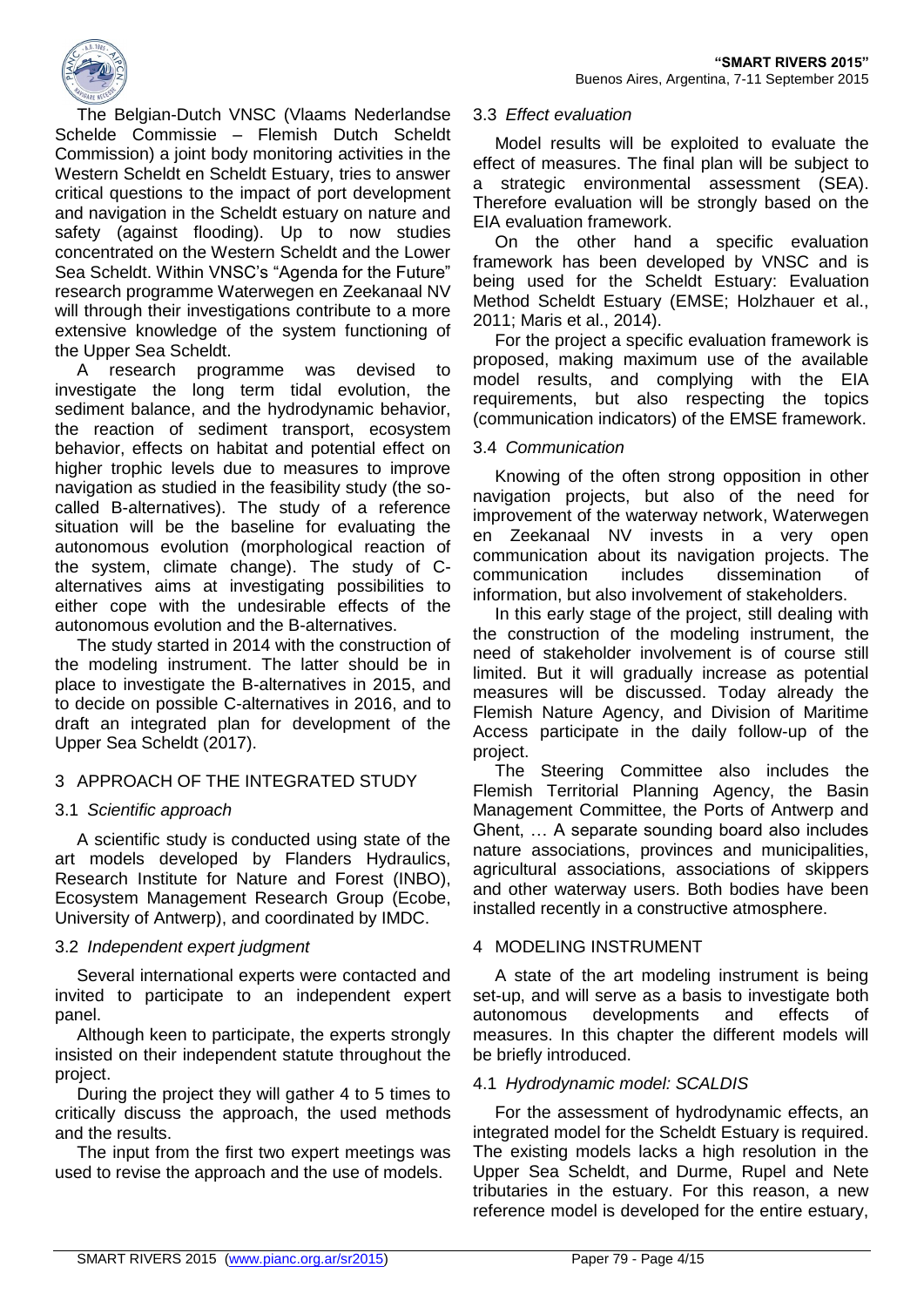**"SMART RIVERS 2015"** Buenos Aires, Argentina, 7-11 September 2015



but with special attention to the upstream parts. The model is developed in TELEMAC.

TELEMAC is a finite element, hydro-informatic system with several modules developed by the National Hydraulics and Environment Laboratory of Electricité de France (EDF).Hydrodynamic and sediment transport processes are calculated by the modules TELEMAC-2D, and -3D, SISYPHE and TOMAWAC (waves). Tracer transport or water quality modeling is possible as well with other modules of the system (SUBIEF-2D and -3D) (Decrop, 2005).

The Finite Element technique is used to solve the equations and to produce the water depth and horizontal velocity components in every node. In case the user judges constant viscosity not appropriate, turbulent quantities can be incorporated using different models (Hervouet, 2007):

- Elder model: Different viscosity values can be specified along and across the flow direction.
- Nezu and Nakagawa
- Standard Mixing Length Model
- Smagorinski model
- k-epsilon model (3D): Turbulent viscosity is determined by simulation of turbulent kinetic energy (k) and turbulent dissipation (epsilon).

TELEMAC-3D solves the Reynolds-Averaged Navier-Stokes(RANS) equations in unstructured meshes obtained by a super-imposition of 2D meshes of triangles. The movement of the mesh is taken into account in the advection step by a sigma transformation. The super-imposed layers may not be evenly spaced. This allows a more accurate representation of the flow field by a refinement near the bed, enabling better accuracy of the turbulence models (mixing-length model, k–epsilon model) and leading to a better estimate of the bed shear stress. The 3D model can be applied to capture the effect of vertical recirculation cells as well as stratification effects, assuming a hydrostatic or non-hydrostatic pressure distribution. (Villaret et al, 2013).

The model domain (Figure 2) covers the entire tidal Scheldt estuary, including the mouth area and the Belgian Coastal Zone from Dunkerque (France), until Goeree (The Netherlands), including the Eastern Scheldt. Upstream, the model extends to the limits of the tidal intrusion. All tributaries of the Scheldt are included.



Figure 2: Model domain and output points: North Sea and Scheldt estuary. Upper Sea Scheldt indicated with arrow. Width of map ca. 200km.

Using an unstructured grid allows to combine a large model extent with a high resolution upstream. The grid resolution varies from 7-9m in the Upper Sea Scheldt to 500m at the offshore boundaries.

The model grid consists of +460 000 nodes in the horizontal. The model is 3D with 5 sigma planes over the vertical, which gives a total of +2 300 000 of nodes. The resolution in the coastal area varies from 200 to 500 m depending on water depth. The resolution in the Eastern Scheldt is 200 m. In the Western Scheldt the resolution is 120 m. In the Sea Scheldt the resolution increases slowly to 30m near Antwerp and 10m in the Upper Sea Scheldt. Upstream the tributaries the resolution can reach  $4m$ 

In the actualized Sigma Plan for the Sea Scheldt, different restoration techniques are elaborated which combine safety with estuarine restoration (http://www.sigmaplan.be/). One example is flood control areas (FCA's) with our without a controlled reduced tide.

In order to include the FCA's in the SCALDIS model, the existing culvert functionality in TELEMAC was extended to better represent the hydrodynamics of water exchange between the Scheldt estuary and these flood control areas (Smolders, 2014). Discharge coefficients for in- and outlet structures are calibrated against measurement data in Lippenbroek and Bergenmeersen. Using this new schematization, all planned FCA's that are foreseen in the Sigma Plan are included in the model.

Tracer experiments will be carried out in the 3D hydrodynamic model in order to provide tracer concentration time series for calibration of the dispersion coefficient in the 1D model. For this purpose, the 3D model will be spiked with passive tracers, initialized in polygons that correspond to the boxes in the 1D OMES ecosystem model (see further). This is a similar method as used by Soetaert & Herman (1995a) when they calibrate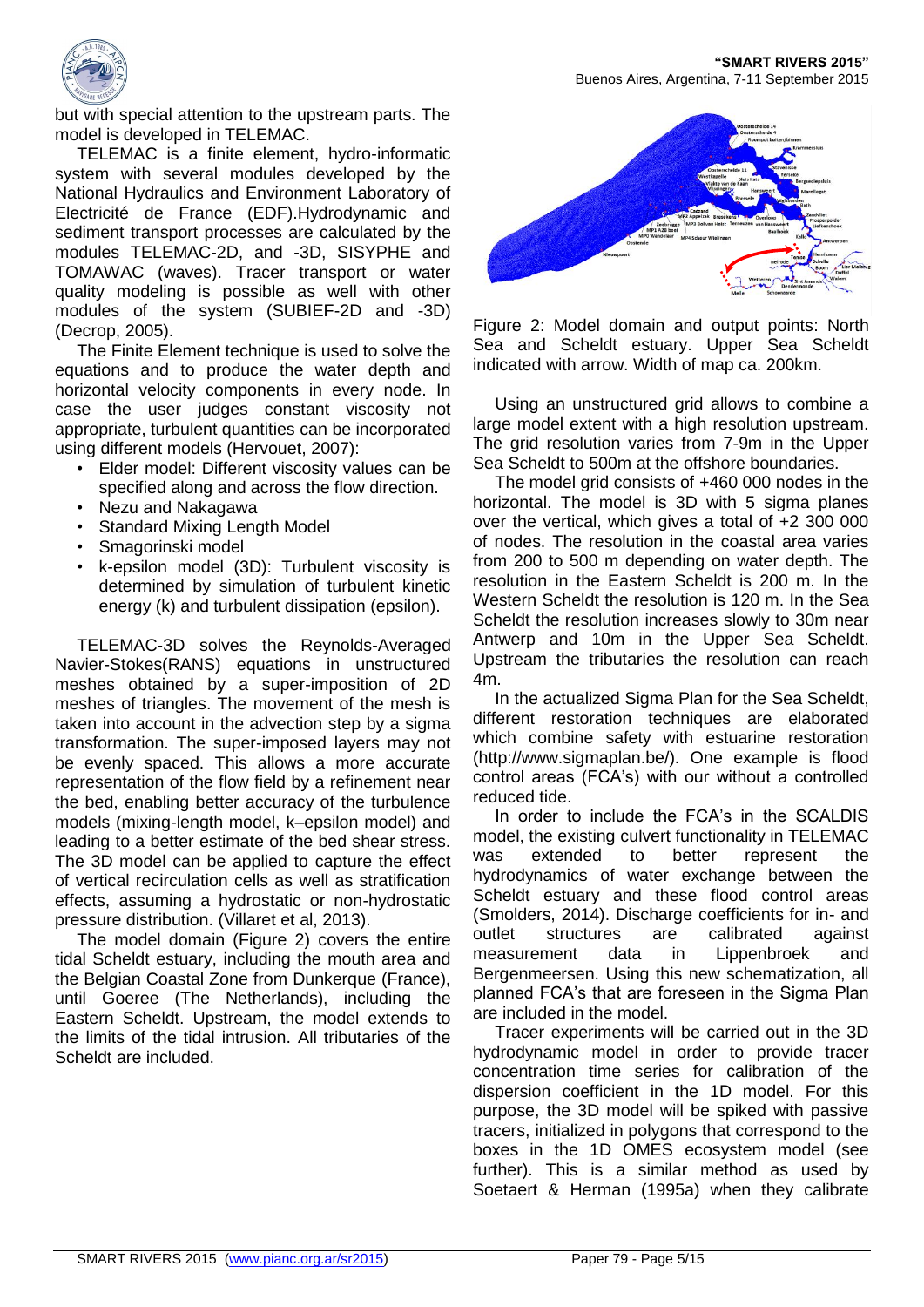

their 1D MOSES model to the SAWES water quality model for the Western Scheldt.

The 1D model in turn will be used to calculate initial longitudinal salinity distributions for the 3D model calculations.

A 3D run with salinity as an active tracer runs with a speed-up of 8,5 on 60 cores (Intel Xeon Westmere X5650 - 2.66GHz Six Core). Including the flood control areas activates the culvert functionality that was added to the code. This slows down the calculation to a speed-up of 3,5. This is linked to the way sources and sinks are implemented in the TELEMAC code. The implementation of the new culvert code makes extensive use of the existing sources and sinks subroutine in TELEMAC. Optimizing the sources and sinks sub function will greatly reduce the cost of using the newly developed culvert functionality. This has been reported as a feature request to the developers in the TELEMAC consortium.

#### 4.2 *3D Sediment transport*

Two models are used: one for sand transport (SISYPHE), one for transport of cohesive sediments (DELWAQ).

Sand transport is solved online using SISYPHE. SISYPHE is a sediment transport and morphodynamic model, open source that makes part of the TELEMAC-MASCARET numerical platform. It uses the BIEF finite element library, which is the library used by the overall TELEMAC system.

The model can be applied to non-cohesive and cohesive sediments and sand-mud mixtures. The sand composition is defined by different classes characterized by its mean diameter, settling velocity and grain density. In SISYPHE, the sediment transport also takes into account the effect of bottom slope, rigid beds, secondary currents, sliding beds. For the cohesive sediments or sand-mud mixtures the effect of bed consolidation is incorporated.

The total bed shear stress can be either calculated imposing a friction coefficient or predicted by a bed roughness predictor.

The total sediment load is split into the bed load and suspended load. While the bed load is modelled by using classical formulas, the suspended load is obtained through a transport equation for the depthaveraged suspended sediment concentration (in 2D) and the 3D equation for the suspended sediment concentration. The resulting bed changes are calculated by solving the Exner equation - bed evolution equation, using either the finite element or finite volume formulation.

When the current induced bed shear stress is higher than the critical threshold value, coarse particles move as bed load and finer particles as suspended load. The interface between bed load and suspended load is limited by a reference level (Zref). Above this level the sediment grains can be seen as a passive scalar that follows the flow velocity with and additional settling velocity term. Below the reference level there is a thin highly concentrated bed load layer in which the interactions between particles and flow and turbulence strongly affect the structure of the flow. Here, equilibrium conditions are assumed to relate the bed load to the current induced bed shear stress.

SISYPHE has a large range of domain applications, for instance rivers, estuaries and coastal areas. To take into account the effects of currents and waves, the different hydrodynamic variables can be either prescribed through external files (chaining method) or by internal coupling with other existent modules in the TELEMAC system, such as TELEMAC-3D (three-dimensional circulation model), TELEMAC-2D (two-dimensional circulation model) and TOMAWAC (spectral wave model).

Suspended sediment transport is computed with a conventional advection–diffusion solver implemented in DELWAQ. However, with regard to water-bed exchange of sediment, default formulations (such as PK—Partheniades-Krone) have been modified. The bed of the Scheldt estuary is represented by two layers. Conceptually, the first and uppermost layer is the thin fluffy fine sediment layer deposited during slack water. At high current velocity, most or nearly all of this layer is resuspended into the water column. The critical shear stress for resuspension of this layer is low and its erosion constant is high. Conceptually, the second (lower) bed layer with user-defined thickness (d) represents the sand bed which prevails in the Scheldt estuary. Typically, d is in the order of the mixing depth of the bed, about 0,1 m. The mixing depth is defined as the vertical distance over which the bed is more or less homogeneous because of mixing, e.g. by bioturbation (van Kessel et al., 2011).

DELWAQ is chosen as a platform to model cohesive sediment transport, because it has a proven track record in modeling cohesive sediment transport in the Scheldt estuary. Development and application have been published (van Kessel et al., 2011; van der Wal et al., 2010 and Eleveld et al., 2014). Recently, the same modeling approach has been applied to the Ems estuary bordering The Netherlands and Germany (van Maren et al., 2015).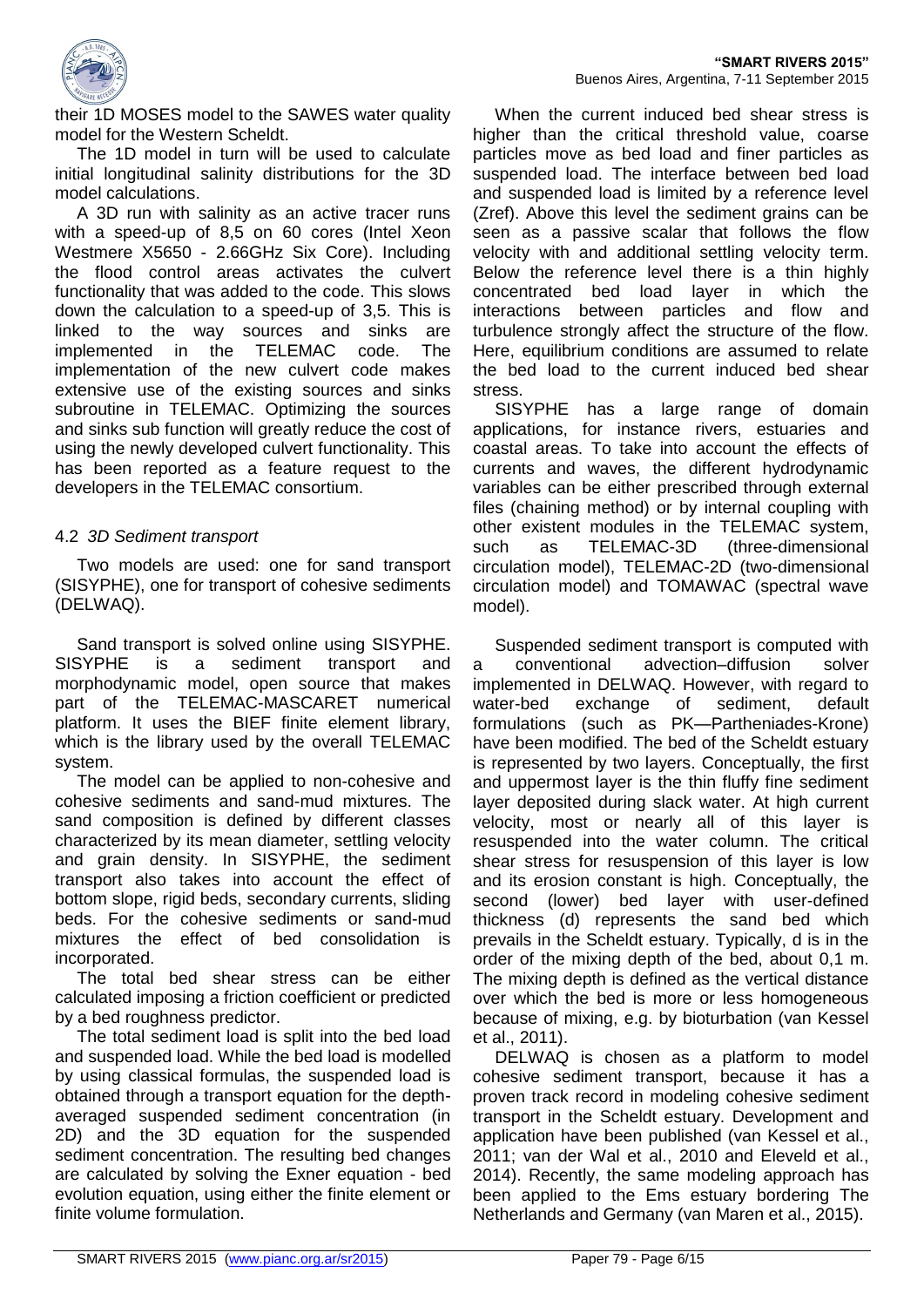

Modeling of cohesive sediment transport will also be tested in SISYPHE (the module that will be used for sand transport). This is done to make sure that the SCALDIS model system can be used in the future for sand-mud interaction (not included in this project)

## 4.3 *Ecosystem-model*

Primary production in the Scheldt estuary is largely limited by light availability. The actual amount of available light to the phytoplankton depends on the ratio of the light penetration depth (euphotic depth) and the mixing depth, which determines the fraction of their time that can be spent on photosynthesis. Light penetration in the water column is in a turbid estuary largely determined by the suspended matter concentration and its mud content, and depending on the intensity of primary production, also by the phytoplankton (pigment) concentration. Mixing depth is largely determined by the hydrodynamic properties of the system. Considering the complete mixing over a large part of the Scheldt estuary, this mixing depth corresponds largely with the water column depth. It is therefore expected that changes in bathymetry, particularly changes in the relative contribution of shallow regions, could have a strong impact on the attained primary production.

The ecosystem model was devised to investigate the impact of modifications in the Upper Sea Scheldt on potential primary production, biogeochemical cycling, and resource availability to higher trophic levels, via changed hydrodynamics. It receives data from the 3-dimensional hydrodynamic model (SCALDIS), and resolves the impact of changes in hydrodynamics and light climate on the phytoplankton and zooplankton communities and on biogeochemical cycling of nutrients. The generated output from this model is made available for habitat suitability models for the higher trophic levels.

The goals of this modeling research are to assess:

1. the impact of potential changes in river morphology, residence time, and average mixing depth (through changes in bathymetry) on potential primary production, oxygen balance and the system's trophic state

2. the impact of changes in turbidity and by extension euphotic depth on potential primary production, oxygen balance and trophic state of the system

The present 1-dimensional model is tide averaged. It resolves downstream volumetric transport of water and dissolved substances, but no tidal variability. Its spatial configuration is based on MOSES model by Soetaert et al. (1994), but extends further upstream and has a higher spatial

resolution (ca. 82 serial segments or boxes of variable length (ca. 5 km in the Western Scheldt, ca. 1.5 km in the Sea Scheldt) along the longitudinal axis (Vlissingen – Merelbeke; 155 km). At the boundaries it receives inputs from the Bovenschelde, and the tributaries Rupel, Dender and Durme. The bathymetry of the Durme and tidal branch (Gentbrugge) are included in the bathymetry of the most nearby box; the Rupel will be included as a dynamically calculated box on its own. For the flood Control Areas with a Controlled Reduced Tide (FCA/CRT systems) that are already functional or planned in the future, the surface-depth relationship of the FCA/CRT will be added to that of the connected river segment. This results in an implicit inclusion of additional primary production in the shallow areas of the FCA/CRT systems without the computational burden of explicitly adding FCA/CRT compartments with a complicated exchange with the main channel. The FCA/CRT systems, the tidal arm and the bathymetry of the Durme are an extension relative to the original MOSES model.

In many other aspects, the present model is a reduction of the original MOSES model (Soetaert et al. 1994; Soetaert and Herman, 1995a, b). For instance, no benthic-pelagic coupling is foreseen in this version for several reasons. Firstly, to the best of our knowledge, a considerable part of the river bed consists of sands with a certain degree of permeability. In a first approximation, the benthic processes occurring in such sediments could be approximated as part of the water column (assuming that sufficient exchange is present at the sediment-water interface). Outcrops of clay layers represent another significant fraction of the river bed. These sediments could be considered biologically inert because of the virtually zeropermeability. Secondly, no data exists on the processes occurring in the sediments. This implies that if benthic processes would be included in the model, they would not be constrained. Although inclusion of these processes in the model would imply an explicit acknowledgement of the uncertainty, it could also severely complicate interpretation of the results from calibrations, sensitivity analyses and simulations. Therefore, we chose not to include benthic-pelagic coupling, but keep in mind that if the model does not reproduce observations satisfactorily, this lack of functionality could be one possible reason. In that case, we will add extra functionality to further explore the uncertainty.

Other original functionalities that were removed in this version are, among others, phyto- and zoobenthos (cf. benthic-pelagic coupling, previous paragraph), several phytoplankton functional types, and a reduction of the number of detritus pools.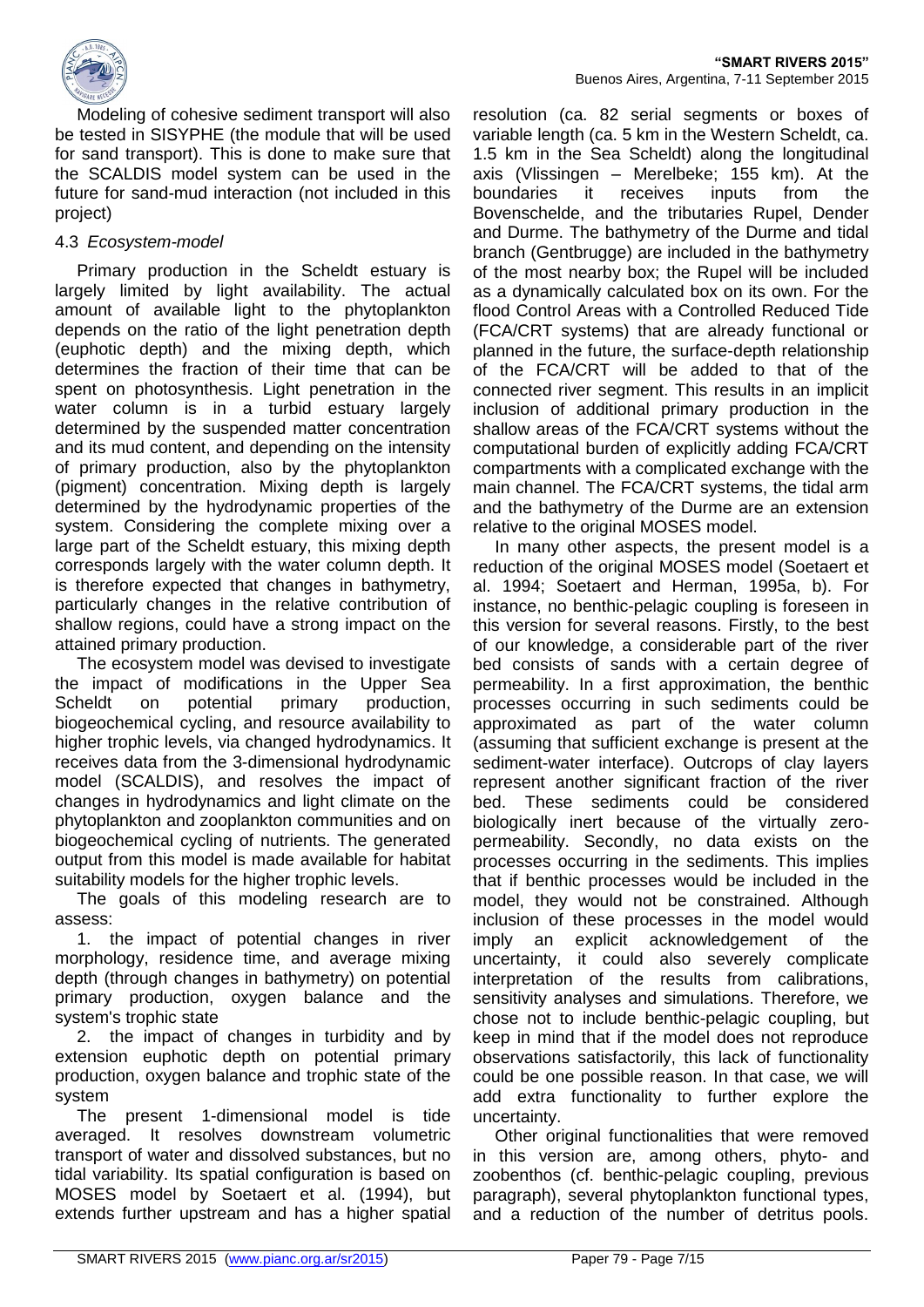

These choices can always be traced back to our general approach towards modeling; the model is primarily used as a tool to integrate quantitative data and qualitative knowledge (i.e. a data-centric approach). Theoretical reflections on the system's functioning (model-centric approach) and hypothesis generation are only secondary. In addition, it is often more efficient to use different simple models, instead of one 'ultimate' ecosystem model (Fulton et al. 2003; Allen and Fulton, 2010) to understand a system. Therefore, we chose to start with a simple model and add functionality as we see a need for it. As a result, the present model should not be considered the endpoint, but rather a phase in an ongoing process of development towards a model of intermediate complexity that is deemed appropriate for this project, in which following processes are included (non limitative):

- Primary production
- Nutrient uptake by phytoplankton
- Phytoplankton losses, exudation, excretion and respiration
- Silica dissolution
- Grazing and zooplankton growth
- Zooplankton losses, excretion and respiration
- Remineralisation
- **Nitrification**
- **Denitrification**
- Transport processes

#### 4.4 *Habitats and Higher trophic levels*

In order to predict ecosystem responses, a number of existing scripts and modeling tools will be used to estimate the expected changes in habitat (quality) and abundance/biomass of species:

1. Ecotopes: changes in area of the habitats (ecotope maps).

There is a wide variety of habitats in het Sea Scheldt. This variation is caused by three major gradients: a gradient from completely fresh to mesohaline, a vertical gradient from the deepest point of the channel to the highest part of the marsh, and an internal gradient of a cyclical variation in habitat turn-over. These habitats and their characteristics are the result of morpho- and hydrodynamics (see flowchart Figure 2 27for main variables).

Higher trophic levels, such as macrophytes, benthic invertebrates, fish and birds depend on these habitats as a growth, resting, reproducing or feeding area. To keep the estuary in a good ecological condition the presence of certain habitats (such as low dynamic intertidal), the area and diversity of ecotopes is crucial.

The Scheldt estuary is continually subject to change. Ecotope maps are one of the instruments

used in the Scheldt-estuary to follow up the habitat diversity (Van Ryckegem et al. (2014)). In this approach this instrument is proposed to evaluate the different morphological alternatives and scenarios to check for direct effects on the habitat diversity. So the ecotope mapping will give a glance on the state of the system assuming a realization of all measures in a short time span without the establishment of a new morphological equilibrium. Therefore it will be needed to give a post-hoc expert opinion on each scenario.

2. Marsh vegetation: marsh ecotope model (Gyselings et al., 2011).

Tidal marshes in the Sea Scheldt are composed of highly productive vegetation providing habitat for breeding birds and sustaining a high biodiversity of plants and animals within the Scheldt-ecosystem. The different plant species or vegetation types have a specific distribution in the study area. Salinity is the main driver in the zone with a high salinity gradient, but for simplicity and because several variables behave differently in changing salinity conditions separate models were developed for brackish and freshwater parts of the estuary .

The habitat characterizations for vegetation types were modeled with generalized mixed models and logistic regressions in R. A specific mixed model for densities of pioneers, rushes and reeds for the freshwater zone is developed and the calculated **7** parameters will be used in this study. The logistic **6,5** regression models estimate the probability of presence of a vegetation type at a grid cell. The **6** modeled outcome of the probabilities is illustrated in Figure 3 and Figure 4. **5,5**

Based on the modeled relationships, changes in **5** potential spatial distribution of focal vegetation types (pioneers, rushes and reeds) will be quantified **4,5** (surface area).



Figure 3: Modeled probability presence given a tidal marsh elevation (m TAW) within different OMES **7 7** segments in the fresh water part of the Sea Scheldt. **6,5 6,5** Reed and pioneer vegetation (Gyselings et al., 2011). X-axis represents the OMES segment and Yaxis the tidal march elevation. Light blue shades **5,5 5,5** represent low probabilities of occurrence and dark 0,1 0,2

0,5 0,6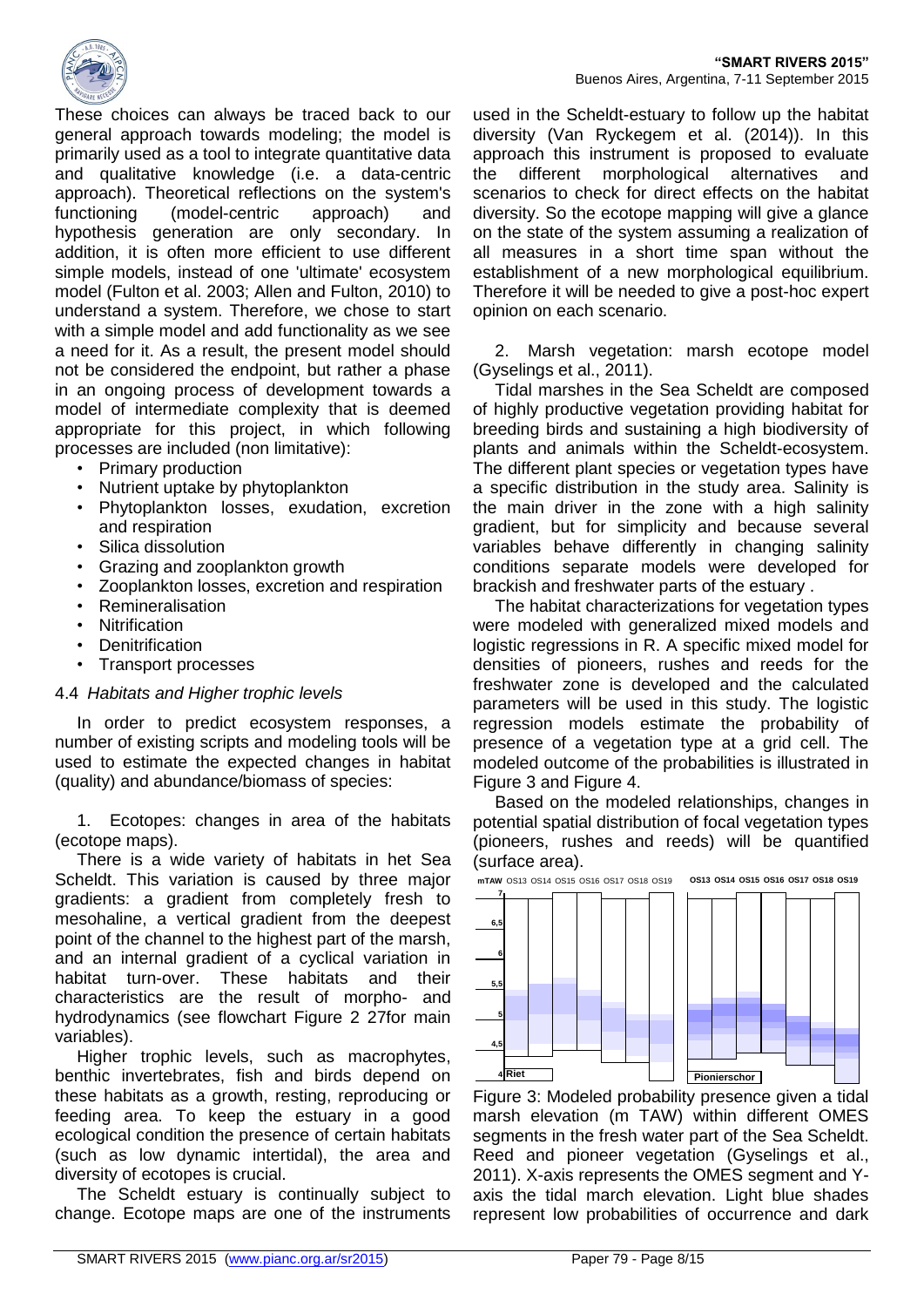

kans van voorkomer  $0 - 0.05$  $0.05 - 0.1$  $0.1 - 0.15$  $0.15 - 0.2$  $0.2 - 0.25$  $0.25 - 0.3$  $0.3 - 0.35$  $0.35 - 0.4$  $0.4 - 0.45$ pionierschor riet

Figure 4: Illustration of the modeled probability of pioneer marsh and reed vegetation (Kijkverdriet and Notelaar marsh) (Gyselings et al., 2011)

3. Response on higher trophic levels: changes in habitat suitability for migratory fish based on modeling tool for twait shad (Alosa fallax) (Stevens et al., 2011).

Migratory fish such as twait shad are important indicators of ecosystem functioning. Because of their migratory behavior they depend on a good quality of the entire stretch they use in the system (sea to spawning area). Those requirements, which are incorporated as variables in the models, are mainly good water quality characteristics and specific habitat conditions in order to be able to reproduce successfully. Moreover, policy makers have specific responsibility to restore and to sustain the population in a favorable state as the species is on the annex 2 of the Habitat Directive (92/43/EEG 21 mei 1992).

The used model for the Sea Scheldt is a spatial habitat suitability model based on literature data since the population of twait shad in the Scheldt is too small to identify the critical habitats by sampling in the field. To describe the habitat suitability two submodels were developed one to evaluate the suitability for spawning and one to evaluate the suitability for larvae development. The following variables are considered: temperature, oxygen%, turbidity, water depth, water velocity, retention time and available food – zooplankton. For each variable a tolerance range was determined. The spatial model combines the variables using fuzzy logic in order to determine the degree of suitability of a section in the Scheldt for spawning and larvae development.

Benthos: changes in biomass in function of changes in the surface area of the ecotopes.

Benthos is an important intermediate component in the food chain. Benthos consume algae (primary production) and detritus and are consumed by higher trophic levels such as fishes and birds. Because of their central role, changes in densities, species composition and quality of benthos may have important consequences for the ecosystem.

For changes in biomass of benthos a straightforward relation between biomass and surface area of the ecotopes is assumed which can be modeled by simple linear regression.

Two new modeling tools will be developed:

1. To assess (changes in) habitat quality, a GIS-tool will be developed to map changes in bank slopes (steepness): this is an important criterion to determine durability of tidal mudflats and neighboring marshes (marsh edges).

2. Many (water)birds depend on the mud flats and contained benthos for their food acquisition, and large parts of these habitats are therefore incorporated in the habitat- and bird-directives. Any changes in availability of the mud flats (changes in surface area, tidal characteristics,…) or in the quality of the mud flats and water (oxygen, salinity,...) will potentially affect bird abundances, including sensitive bird species that are chosen as indicators of Scheldt ecosystem quality. To assess responses on higher trophic levels, a predictive modeling tool will be developed to provide a quantitative analysis of the impact on bird abundances.

Field data on bird abundances and predictive variables for the period 2000-2013 are available that can be used to develop and validate the model.

Based on a conceptual framework of the food web and the benthic-pelagic coupling, the predictor variables can be linked to three alternative pathways that may influence bird abundances. These pathways assume that there is a link between water quality variables and the productivity in the benthic habitats (phytobenthos and macroinvertebrates) of the mud flats. Phytobenthos and especially benthic macro-invertebrates are known to be an important food source of foraging ducks in the Sea Scheldt (Van Ryckegem et al., 2006). Field data on phytobenthos and macrobenthos, however, are too scarce to be incorporated directly into the model as explanatory variables. The three alternative pathways are suggested as possible hypotheses, as little is known yet about the actual dynamics of the benthic-pelagic coupling in the Sea Scheldt.

A first hypothetical pathway links the productivity of the benthic community to the level of primary production and the available phytoplankton and phytobenthos. Phytoplankton and phytobenthos have been shown to be an important food source of

blue shades represent high probabilities of occurrence.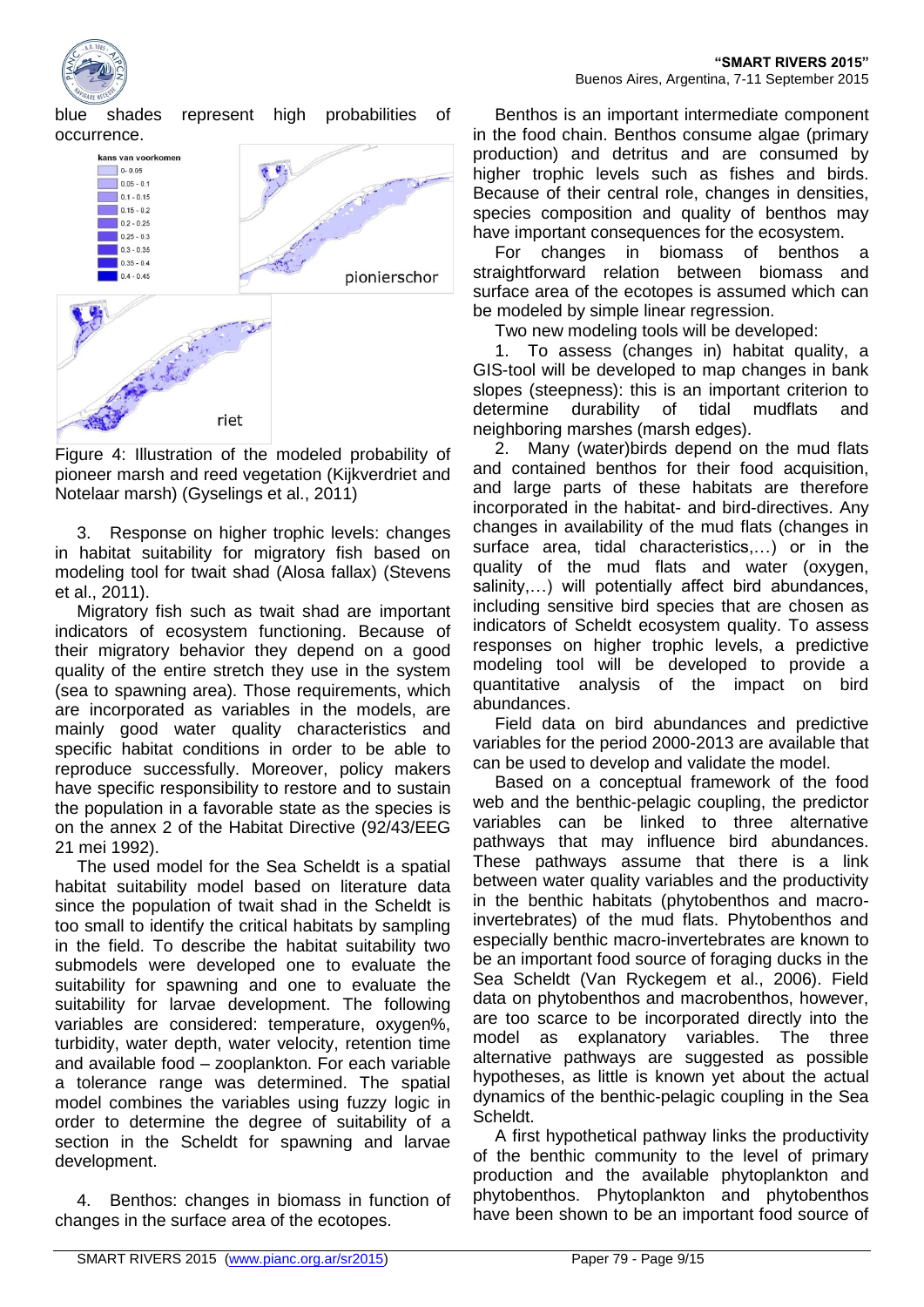

benthic macro-invertebrates in the Westerscheldt (Herman et al, 1999), but the link between primary production and macro-invertebrates in the Sea Scheldt has not been investigated in great detail. Given that, as opposed to the Westerscheldt, the macro-invertebrates in the Sea Scheldt mainly consist of deposit feeders (feeding in and on the mud) instead of suspension feeders (filtering the water column), it is yet unclear to what extent primary production and phytoplankton also determine productivity in the benthic faunal community of the Sea Scheldt. The availability of phytoplankton can be measured by the availability of Chl a in the water column. Data on phytobenthos are very scarcely available, but it is assumed that it correlates with the abundance of phytoplankton.



Figure 5: Illustration of the food web in the Sea Scheldt, highlighting the link between the benthic community and primary production

A second pathway links abundance of benthic macro-invertebrates to carbon load and detritus. Stable isotope analyses suggests that detritus derived from terrestrial sources (leaf litter) is a poor food source for estuarine benthic invertebrates (Sakamaki et al. 2010). Before 2007, however, a large proportion of the detritus in the Sea Scheldt (especially in the oligohaline zone) came from waste water inflow, which is much more biodegradable (Abril et al., 2002). It is striking that the activation of the water treatment facilities for the city of Brussels in 2007, coincide with a strong decline in the abundance of both benthic invertebrates and waterfowl (Speybroeck et al., 2014; Van Ryckegem et al., 2014). Detritus is not measured directly but can be calculated as the difference between particulate organic carbon and the carbon biomass of phyto- and zooplankton.



Figure 6: Illustration of the food web in the Sea Scheldt, highlighting the link between the benthic community and detritus

The general water treatment program of the Scheldt indeed coincides with remarkable changes in the ecological functioning of the Sea Scheldt. Whereas the initiation of the water treatment in the nineties and the subsequent recovery from hypereutrophic and anoxic conditions (Cox et al., 2009), resulted in the buildup of a dense benthic invertebrate community, further improvement of the water quality and increased availability of oxygen after the finalization of the program in 2007, coincides with a strong decline of benthic invertebrates and the (re)appearance of fish and hyperbenthic invertebrates (living near the bottom). Therefore, a third hypothetical pathway suggests that changes in abundance of benthic macroinvertebrates in the years 2000 are not caused by depletion of available food sources but by negative interference from competitors (hyperbenthos) and predators (fish) that are more sensitive to oxygen depletion. As indicator variables of the state of the food web, BOD and  $O<sub>2</sub>$  will be used.



Figure 7: Illustration of the food web in the Sea Scheldt, highlighting the link between the benthic community and oxygen associated changes in the food web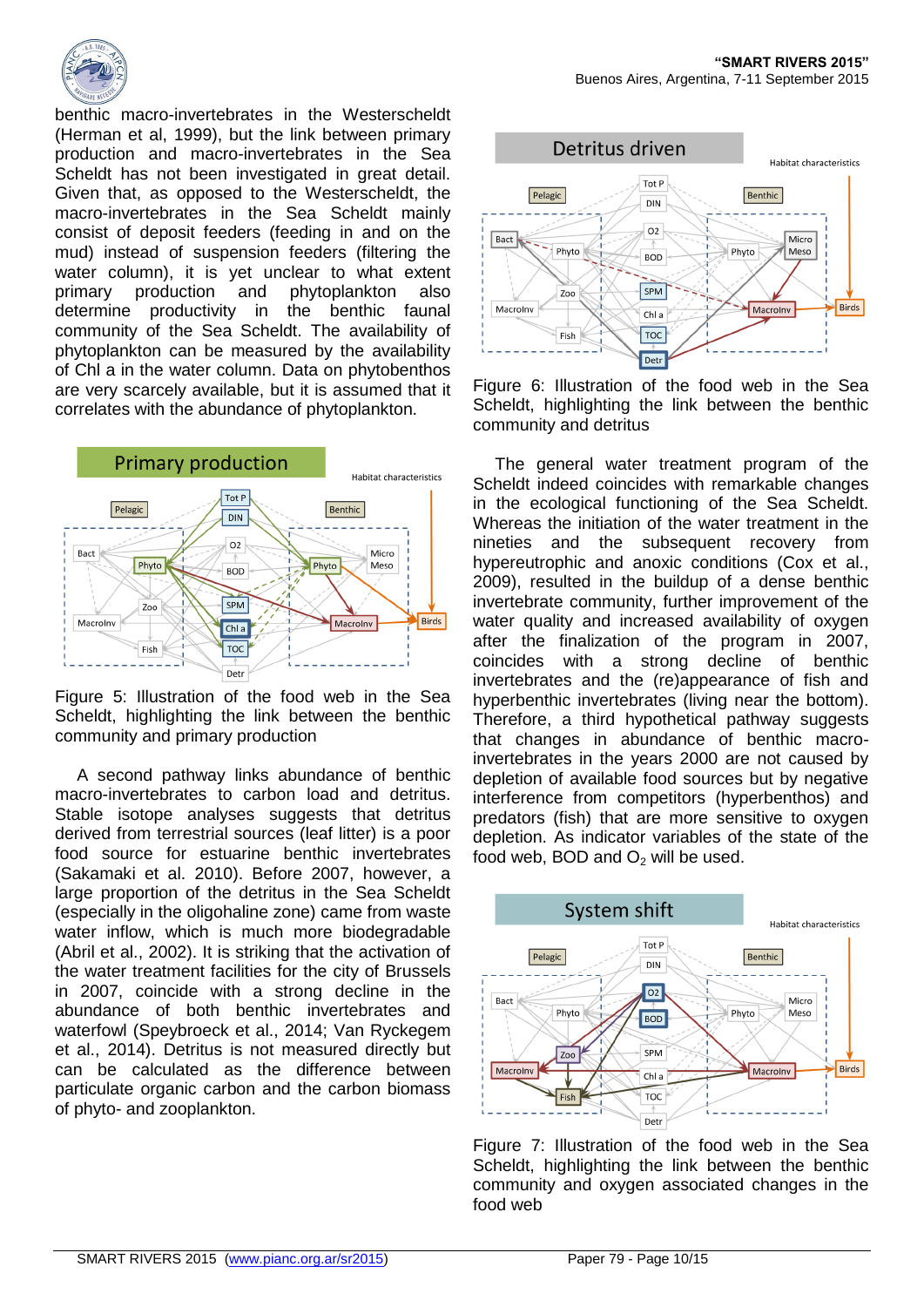

For predicting bird abundances, a number of regression and machine learning methods will be compared in which abundance of individual bird species will be linked to available abiotic and biotic predictive variables. Variance inflation factors and pairwise correlations will be used for selecting independent predictive variables.

Based on the deviance of predicted outcomes from validation data, we will compare the predictive power of generalized linear mixed models, Generalized Additive Mixed Models, N-mixture models and boosted regression trees. Advantages of GLMM and GAMM are that they are less complex and easier to compute, but they may be prone to over-fitting of the training data and therefore lack predictive power when other data are supplied.

GLMM will be first applied on data pertaining to months with highest species abundance. Initially, the model will be applied to recent years only (after the abundance decrease since 2008) as these appear to be the most relevant for predicting future abundance. Initial model selection will be based on the Akaike Information Criterion (AIC). Definitive model selection will be based on k-fold crossvalidation (part of the dataset is used for calibration, part for validation; routine is repeated k times to derive a predictive deviance, so the model with lowest deviance can be selected).

GAMM models will not be applied in first instance but only if clearly nonlinear response between important predictive parameters are observed in GLMM.

N-mixture modeling and Boosted Regression Trees will be investigated preliminary for assessing their value in the analysis.

N-mixture modeling is a recent technique that does not only estimate population abundances in relation to predictive variables, but also detection probability of the animals during surveys. This should lead to more precise estimates of bird population sizes when detection probability is less than one.

Boosted regression trees (BRTs) combine elements of regression techniques and machine learning and is a promising recent technique which is expected to have better predictive power than for example, GLMM and GAMM. Similar to GAMM, it is able to incorporate non-linear responses into the model without the need for data transformations. A drawback of BRTs is that it is currently not possible to include spatial and temporal dependency structure (random blocking factors in GLMM) into a model for count data. To be able to take this dependency structure of the data into account, a subsampling scheme for cross-validation needs to be developed in which each spatial and each

temporal 'block' is only represented once in the calibration set.

## 4.5 *Autonomous morphological development*

The independent experts asked particular attention for the long-term autonomous development of the morphology of the Scheldt as a response to measures and human activities up to present.

Initially a morphodynamic model was not included in the research programme. The main reason for this is that detailed morphodynamic modeling is considered a field of research. Such morphodynamic models may produce results with important uncertainties that may be larger than the alternatives foreseen in present study and thus lead to false conclusions.

However, since the long-term morphological evolution between the present and 2050 (reference situation) and the evolution after 2050 is considered important, it was finally decided to include a 1D modeling approach using existing models of the Scheldt.

In long-term morphological modeling, the goal is to reproduce (or forecast) the evolution of the morphological system equilibrium in response to changes (perturbations) of that system. Perturbations may include shortening, widening, deepening etc. The local (detailed) evolution of the bathymetry is not the aim of such modeling, but rather the behavior of the system as a whole.

The procedure includes following steps:

1. Actualization of the model and calibration for the morphological evolution of the period 2000- 2015, including widening and deepening of the channel downstream, sand mining, construction of the tidal Deurganckdok in the Port of Antwerp, etc.

2. Validation of the morphological model for the period 1970-2000 (or 2015), departing from the bathymetry of 1970 and keeping the same settings of the model parameters. All known measures related to dredging and disposal and large-scale projects will be included in the model. The goal of the validation is to verify whether the observed erosion of the Upper Sea Scheldt can be reproduced. With a model capable of reproducing the past decades, we are rather confident that future processes can be modeled as well. The uncertainty concerning the dredged volumes in the past will be part of an ensemble modeling approach (see further).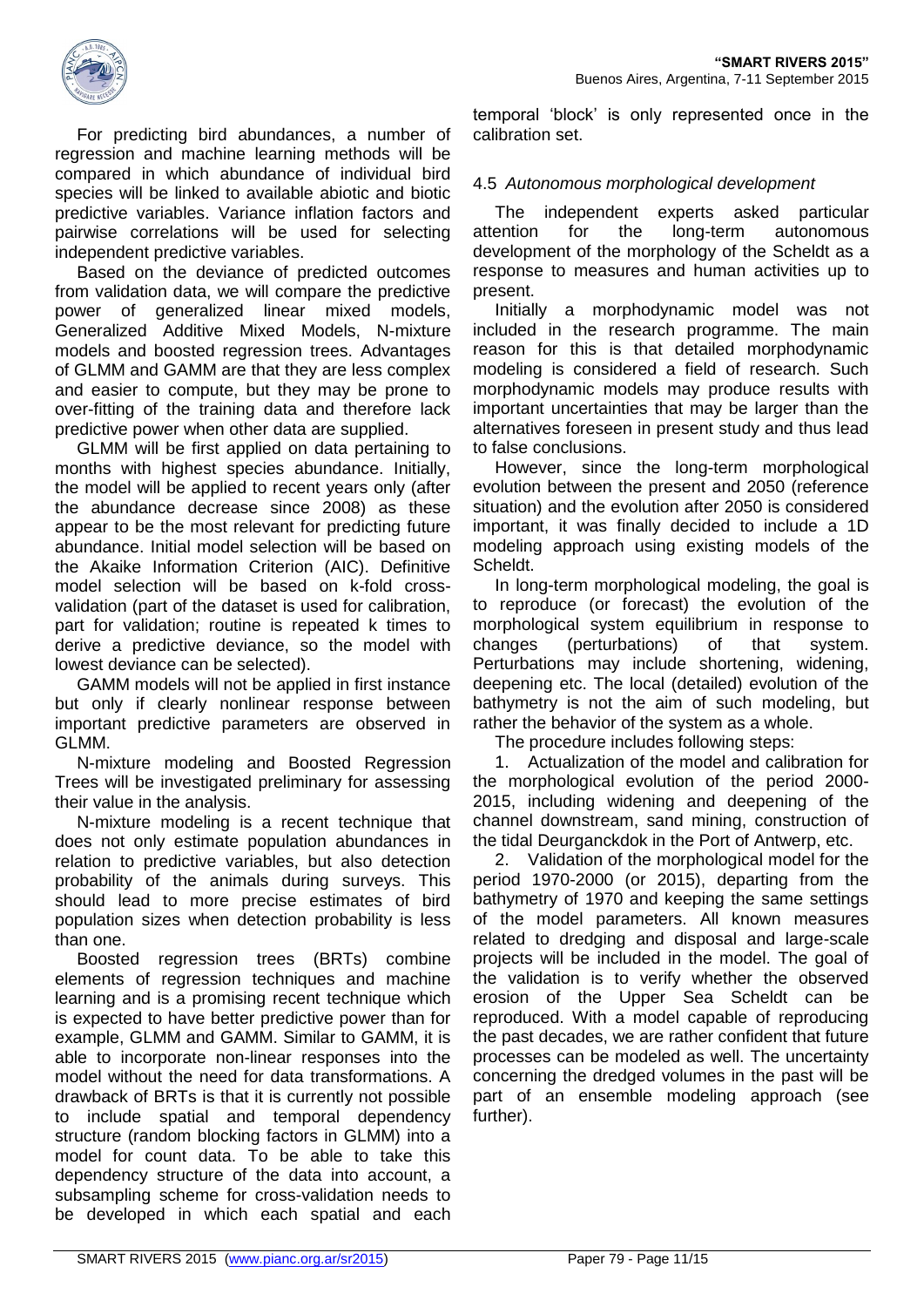

Figure 8: Conceptual long term response of sand winning near Antwerp leading to upstream erosion.

3. Uncertainty analysis will be performed to evaluate the effect of the uncertainty on the hydrodynamic and morphodynamic response in function of system parameters that pertain a certain uncertainty as well (tidal amplitude downstream, sand mining upstream, implementation of measures). The goal is to obtain a range of morphological outcomes at present day based on a set of hindcasts. From this analysis, it will be possible to evaluate hypotheses concerning the amount of sediment extracted from the Upper Sea Scheldt. A low, likely and high sand extraction hypothesis will be tested.

4. For the future projection (present to 2050 and further), an ensemble modeling approach will be set up. This will include the uncertainty of the system parameters (uncertainty analysis mentioned above) and model parameters (from the calibration stage / sensitivity analysis).

5. The ensemble modeling approach will be applied to different periods and alternatives:

a. Analysis of the autonomous development in the period 2013-2050;

b. Analysis of the period 2050 – 2085 with and without the proposed B-alternatives.

c. Investigation of the feasibility of different basic types of measures (lengthening or shortening the channel, cutting bends, deepening, depoldering…) and different management strategies (including upstream and downstream) to mitigate negative (historic) evolutions (tidal amplitude, sediment transport). These measures are 'building blocks' that will supplement the B-alternatives while developing the C-alternatives.

The output of the modeling will give insight in the autonomous evolution of the system by 2050 (starting from the 2013 reference geometry) and by 2085 (starting from the 2050 reference geometry).

6. The output of the models in terms of changing geometry, bathymetry and hydrodynamics will also serve as further input for the analysis towards hyperturbidity risks with the Winterwerp analytical model (see next paragraph).

The results of the 2013-2050 long term run will not be transposed to the 3D model and other parts of the model train due to reasons of uncertainty on the high-resolution bathymetrical changes. The relative magnitude of the autonomous development in comparison to the effects of the measures will be used in further interpretation and judgment.

#### 4.6 *Evaluation of the risk for hyperturbid regime shifts*

The Expert Group asked attention for the risk for a regime shift towards a hyperturbid system, as has been observed in other estuaries in Europe as a consequence of deepening the estuary. This effectively led to increased tidal range and tidal pumping, in turn yielding increased sediment concentrations in the water column to such a point that hydraulic drag was decreased and further tidal amplitude increase was promoted.

It is thus essential to have an integrated view on the coupling of historical measures (deepening, sand mining and tidal characteristics. Further deepening or cutting of meanders could invoke a further degradation of the system. The new 3D hydrodynamic and sediment transport models are too expensive (time-consuming) to model long term evolutions related to this problem. Therefore, a more pragmatic approach is presented to address the problem (Van Holland et al., 2015).

The historical evolution of geometry, bathymetry and hydraulic damping in different European estuaries has been studied by Winterwerp (2013a, 2013b). It was shown that a trend appeared in the relation between geometry (convergence) and damping, or other hydraulic parameters (Figure 9). The Scheldt shows similar behavior, but the main difference with other estuaries is that the Scheldt is not in a state of hyperturbidity, whereas the others are. The question that arises is whether the proposed (and maybe other) measures may further effectuate this trend, with possible similar consequences as observed in other estuaries.



Figure 9: Comparison of tidal evolution in 4 European rivers, a shift of position indicates an increased risk on hyperturbidity (Winterwerp, 2013).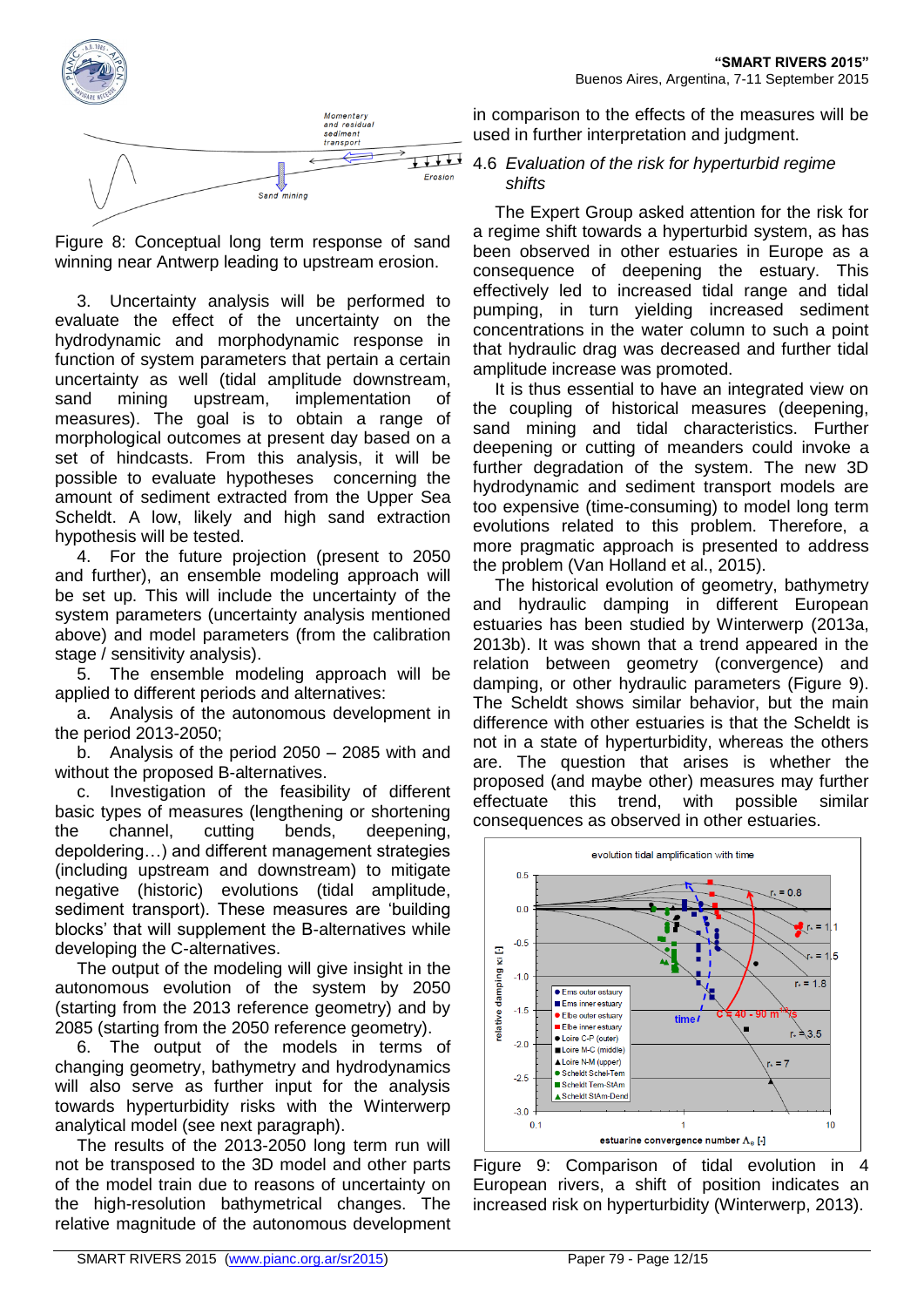

The same 1D hydrodynamic model of the Scheldt estuary as used for the morphological modeling, will be used.

Firstly, the analysis by Winterwerp (2013a and b) will be repeated using the model output from the 1D model (the hindcast) instead of the measurements and observations (as conducted by Winterwerp). This will result in a representation of the past and current state of the system as in the figure above. Secondly, the alternatives and other measures will be analyzed in a similar way to illustrate the hydrodynamic and geometric effect of the measures. Since morphological modeling is carried out, both the instantaneous effects (2050) and long term effects (post 2050) will be evaluated.

Complementary research will be conducted in the VNSC "Agenda of the Future" research programme (2014-2017). In this framework, an idealised 2DV (width averaged) model will be set up by Flanders Hydraulics, which project goals are stated as follows:

1. describe the physical mechanisms that are important for the origin of hyperturbid conditions;

2. find out how critical the passage from one state to another is;

3. identify system-dependent parameters that render some estuaries more susceptible to a regime shift than others;

4. identify potential measures to counter hyperturbidity.



Figure 10: Model Sequence and data flow

#### 5 EVALUATION

An assessment or evaluation framework is required to assess the impact related to the different project alternatives. An overall evaluation framework is being developed by EIA experts as part of the EIA notification conforming to the requirements of the Flemish EIA procedure.

A partial evaluation framework is prepared that addresses the EIA disciplines Water and Fauna & Flora and more specifically the part of these disciplines that can be evaluated on the basis of the

output of the model instrument. During the setup of the partial framework, the Evaluation Method for the Scheldt Estuary (EMSE) (Holzhauer et al., 2011; Maris et al., 2014) will be taken into account because it is a tailor-made method that has been designed for the evaluation of the state of the Scheldt estuary (based on monitoring data), starting from a "Long Term Vision" on the estuary and its and the ecosystem functioning, and taking into account the management goals from legal frameworks and management decisions.

#### 5.1 *EIA disciplines and criteria selection*

The EIA service of the Flemish government has published a set of Guidelines per discipline: Air, Water, Sound and vibrations, Soil, Fauna and Flora, Landscape, Built heritage and archaeology, Human – health, Light, heath and electromagnetic waves, Human – spatial aspects, Mobility, Climate

The numerical and statistical models that are being developed and approved in the framework of the Integrated Plan, do not address all of these disciplines. Based on effect groups defined in the Guidelines, the output of the model instruments can be attributed to the EIA disciplines Water and Fauna & Flora.

A list of criteria (for the disciplines Water and Fauna & Flora) that will be evaluated in the EIA (Calternatives) has been composed. Part of these criteria correspond to parameters that are available as model output. The set of criteria has been expanded with additional criteria that are considered important for the (eco)system functioning, and have been inspired by the Evaluation Method for the Scheldt Estuary (EMSE; Holzhauer et al., 2011; Maris et al., 2014). The final set of parameters form the basis of the partial evaluation framework for the B-alternatives and will also be applied for the evaluation of the C-alternatives as part of the EIA.

#### 5.2 *Evaluation method Scheldt estuary*

The Evaluation Method Scheldt Estuary (EMSE) is a mostly quantitative and multidisciplinary approach to evaluating the state of the estuarine system of the Scheldt. The method is divided in topics but many links and relations between those topics are included in the method.

The fundaments of the Method are the management goals from the Long Term Vision 2030 and the functioning of the ecosystem. The monitoring programme of the Scheldt Estuary (MONEOS) (Meire and Maris, 2008) and the EMSE must offer the possibility to early recognize and evaluate developments of the ecosystem as a support for adaptive management. The EMSE is based on the main functions of the estuary: Navigability, Naturalness and Safety.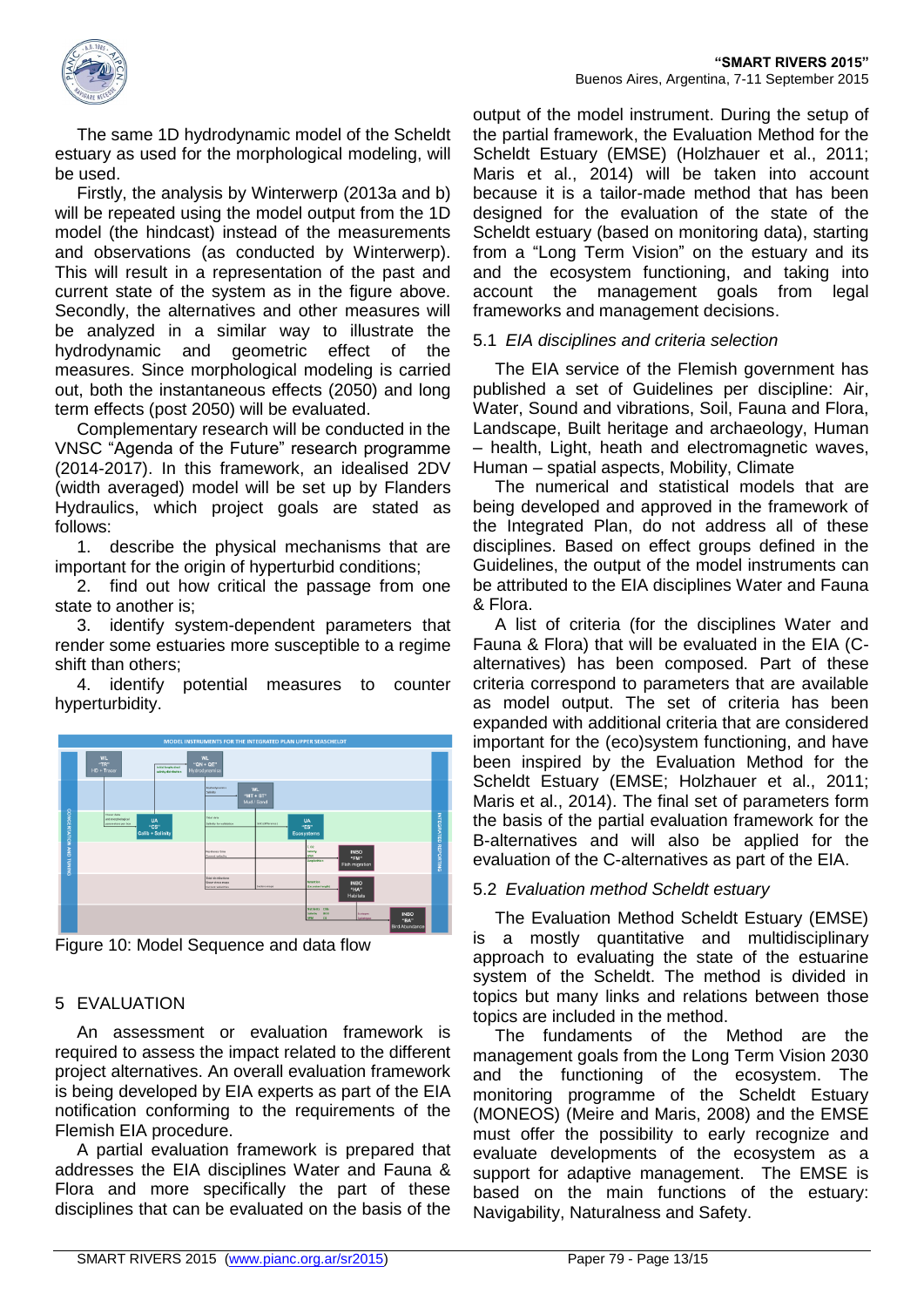

**"SMART RIVERS 2015"** Buenos Aires, Argentina, 7-11 September 2015

The EMSE is deemed a scientifically based, integrated evaluation framework that can be used in the impact assessment of this specific project, in relation to the specific disciplines of Water and Fauna & Flora.



Figure 11: Example of EMSE communication indicator or topic Water Quality (Maris et al., 2014).

## 6 CONCLUSION

A feasibility study to improve the navigability of the Upper Sea Scheldt showed the necessity to embed a future navigation project of the river in the general functioning of the Scheldt estuary, and of the need to improve the knowledge of the hydromorphological and ecosystem functioning of the estuary. Waterwegen en Zeekanaal NV participates in the "Agenda for the Future" research program with a study dedicated to the upstream part of the Scheldt estuary.

The scientific research based on state of the art models is communicated to the public, and stakeholders will be involved in the devising of alternatives, that may affect their future.

The research of the Flemish research institutes and universities is monitored by an independent international expert group, that effectively impacts the study to improve its validity.

Alternatives will be evaluated using model results, respecting both EIA requirements as specific evaluation methods tuned for the Scheldt estuary.

While the study may still take several years to result in concrete plans, Waterwegen en Zeekanaal NV already changed its philosophy of maintenance (dredging and bank protection) looking for a sustainable way to guarantee navigation and preserve nature.

#### **REFERENCES**

Abril, G., Nogueira, M., Etcheber, H., Cabeçadas, G., Lemaire, E., & Brogueira, M. J. (2002). Behaviour of organic carbon in nine contrasting European estuaries. Estuarine, Coastal and Shelf Science, 54(2), 241-262.

Allen J.I., E.A. Fulton (2010). Top-down, bottomup or middle-out? Avoiding extraneous detail and over-generality in marine ecosystem models. Progress in Oceanography, 84: 129-133

Blauw A.N., H.F.J. Los, M. Bokhorst, P.L.A. Erftemeijer (2009). GEM: a generic ecological model for estuaries and coastal waters. Hydrobiologia 618:175–198

Decrop, B. (2005) Sand transport modelling in the Ijzer Estuary using TELEMAC-2D and SISYPHE.

Cox, T. J. S., Maris, T., Soetaert, K. E. R., Conley, D. J., Damme, S. V., Meire, P., Middelburg, J. J., Vos, M. & Struyf, E. (2009). A macro-tidal freshwater ecosystem recovering from hypereutrophication: the Schelde case study. Biogeosciences,6.

Eleveld, M.A., van der Wal, D., van Kessel, T., 2014. Estuarine suspended particulate matter concentrations from sun-synchronous satellite remote sensing: Tidal and meteorological effects and biases. Remote Sensing of Environment, 1 (43), 204–215. doi:10.1016/j.rse.2013.12.019.

Eloot, K., Vantorre, M., Adams, R. Bosmans, S., De Beukelaer-Dossche, M. (2015). Design Guidelines versus Practices for the Upper-Seascheldt, the Inland Waterway Connection between Antwerp and Ghent. Smart Rivers 2015, paper 99.

Fulton E.A., A.D.M. Smith, C.R. Johnson (2003). Effect of complexity on marine ecosystem models. Marine Ecology Progress Series, 253: 1–16

Gyselings, R., Van De Meutter, F., Vandevoorde, B., Milotic, T., Van Braeckel, A., Van den Bergh, E. (2011). Ontwikkeling van één schor ecotopenstelsel voor het Schelde-estuarium (Vervolgstudie). Rapporten van het Instituut voor Natuur- en Bosonderzoek 2011 (31). Instituut voor Natuur- en Bosonderzoek, Brussel. [with English summary] [www.inbo.be/files/ bibliotheek/49/228149.pdf]

Herman, P. M. J., Middelburg, J. J., Van de Koppel, J., & Heip, C. H. R. (1999). Ecology of estuarine macrobenthos. Advances in ecological research,29, 195-240.

Hervouet, Jean-Michel. Hydrodynamics of Free Surface Flows: Modelling with the finite element method. John Wiley & Sons, 2007.

IMDC (2013). Bevordering Binnenvaart - Zeeschelde. Studie bevaarbaarheid van de Boven-Zeeschelde en Zuidelijk vak Ringvaart voor klasse Va-schepen. Maatschappelijke Kosten-Batenanalyse. In opdracht van Waterwegen en Zeekanaal NV

Kessel, T. van, J. Vanlede, J.M. de Kok (2011). Development of a mud transport model for the